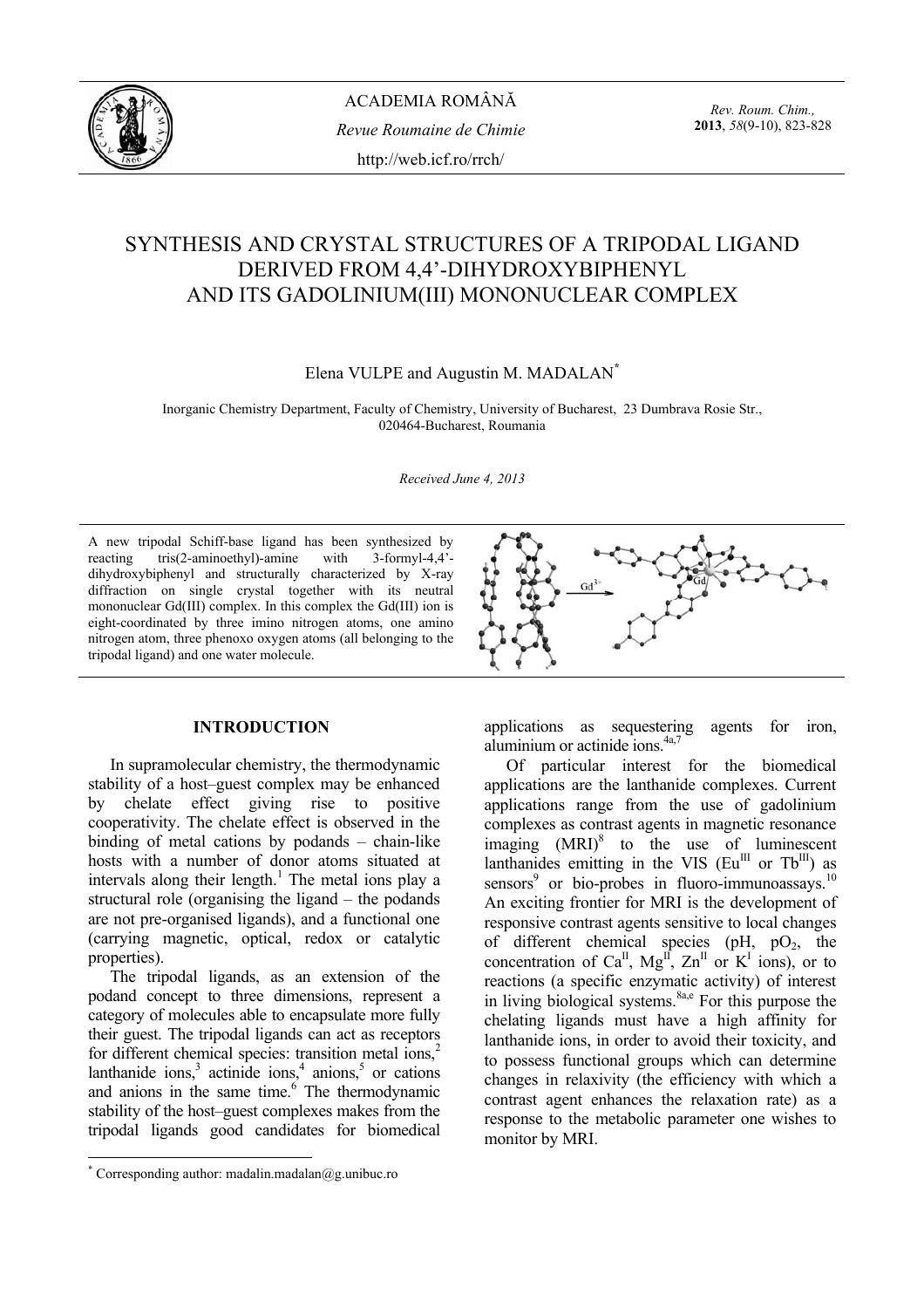In this paper we report on synthesis and structural characterization of a new tripodal Schiffbase ligand derived from 4,4'-dihydroxybiphenyl together with structural characterization of a neutral mononuclear Gd(III) complex obtained using this tripodal ligand. The tripodal ligand possesses additional functional groups (three phenoxo groups) besides the coordination site and we intended to study the conformational changes of the ligand induced by the coordination of a lanthanide ion.

## **RESULTS AND DISCUSSION**

The tripodal Schiff-base ligand (**2**) results by condensation reaction between tris(2-aminoethyl) amine and 3-formyl-4,4'-dihydroxybiphenyl (**1**). The 3-formyl-4,4'-dihydroxybiphenyl was synthesised following reported experimental procedures by a Reimer-Tiemann reaction (Scheme 1).<sup>11</sup>

The organic compounds **1** and **2** were structurally characterized by X-ray diffraction on single crystal. The 3-formyl-4,4'-dihydroxybiphenyl crystallizes in the triclinic *P-1* space group with two independent molecules in the asymmetric unit (Fig. 1). The oxygen atoms of the formyl groups are involved in intramolecular hydrogen interactions with the neighbouring hydroxo groups  $(H2\cdots O4 = 1.96 \text{ Å}, H6\cdots O5 = 1.99 \text{ Å}, O2-H2\cdots O4$  $= 144.7$  °, O6-H6…O5 = 143.3 °).

The formyl groups act also as hydrogen bond acceptor for the hydroxo groups belonging to other 3-formyl-4,4'-dihydroxybiphenyl molecules  $(H1\cdots O4' = 2.03 \text{ Å}, H3\cdots O5'' = 1.94 \text{ Å},$  ' = -1+x, y,  $1+z$ ; " = x, y,  $-1+z$ ) generating supramolecular chains with two different orientations in crystal (Fig. 2).



Fig. 1 – Perspective view of the asymmetric unit along with the atoms labelling scheme in crystal **1**.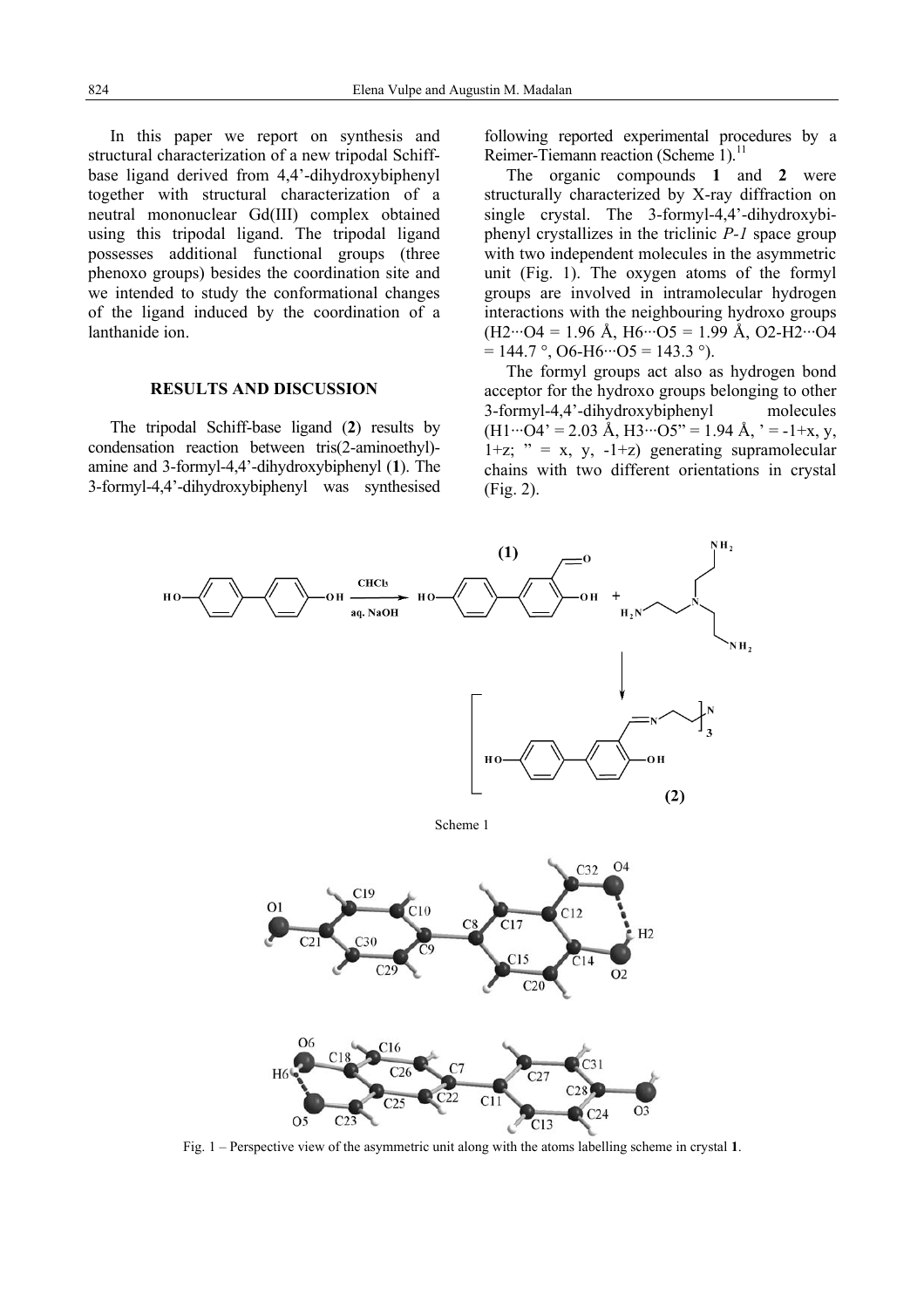

Fig. 3 – Perspective view of the tripodal ligands along with the atoms labelling scheme in crystal 2<sup>.</sup>0.75CH<sub>3</sub>OH (part of the hydrogen atoms were omitted for clarity).

The tripodal ligand **2** obtained by condensation reaction between tris(2-aminoethyl)-amine and the monoaldehyde **1** crystallizes in the trigonal *R32* space group with two crystallographic independent molecules. Both crystallographic types of the tripodal molecules possess  $C_3$  symmetry and adopt a jellyfish-like conformation (Fig. 3). The crystals contain also 0.75 disordered methanol molecules per tripodal ligand. The imino nitrogen atoms are involved in intramolecular hydrogen interactions with the neighbouring hydroxo groups  $(H1 \cdots N1)$ 1.88 Å, H3A···N3 = 1.82 Å, O1-H1···N1 = 145.7 °, O3-H3A···N3 =  $149.2$  °).

 The analysis of the packing diagrams in crystal 2.0.75CH<sub>3</sub>OH shows that each of crystallographic types of the tripodal molecules are displaced in honeycomb-like arrangements alternating along the crystallographic *c* axis. This supramolecular architecture is sustained by the  $\pi-\pi$  stacking interactions established between the aromatic fragments with the shortest contacts of 3.42 Å in the **A** layers and 3.33 Å in the **B** layers (Fig. 4). The disordered methanol molecules were found only in the voids of the **A** type of the supramolecular layers containing the tripodal ligand with N1, N2, O1 and O2 atoms (Fig. 4 bottom left).

 By reacting the tripodal ligand **2** with  $GdCl<sub>3</sub>·6H<sub>2</sub>O$  in a mixture of  $CH<sub>3</sub>OH$  and  $CHCl<sub>3</sub>$ (1:1) in the presence of triethylamine as base was obtained a neutral mononuclear complex  $[Gd(L)(H<sub>2</sub>O)]$ <sup>2</sup>H<sub>2</sub>O (3), where L is the trideprotonated form of the ligand **2**. In this complex the Gd(III) ion is eight-coordinated by three imino nitrogen atoms  $[Gd1-N1 = 2.414(17)]$ , Gd1–N2 = 2.545(14), Gd1–N3 = 2.587(12) Å], one amino nitrogen atom [Gd1–N4 =  $2.735(15)$  Å], three phenoxo oxygen atoms  $[Gd1-O1 = 2.295(9)]$ , Gd1–O2 = 2.199(12), Gd1–O3 = 2.320(11) Å] and one water molecule  $\text{[Gd1-O7W]} = 2.491(9)$  Å – Fig. 5].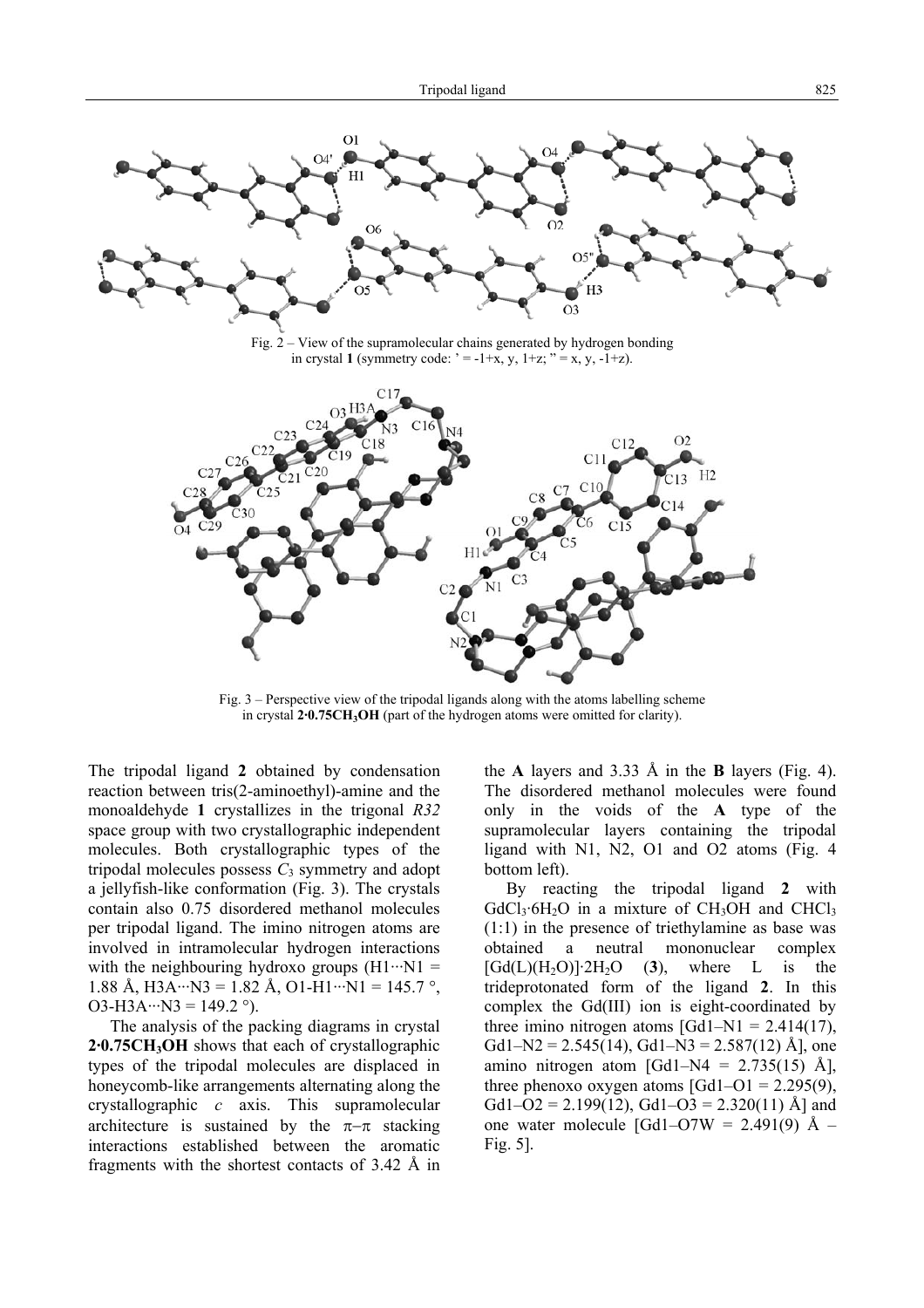

Fig. 4 – Views of the packing diagrams in crystal **2·0.75CH3OH** along the crystallographic *b* axis (top) and along the crystallographic *c* axis with details of the two types of the honeycomb-like supramolecular layers (bottom); the hydrogen atoms were omitted for clarity.



Fig. 5 – Perspective view of the asymmetric unit along with the atoms labelling scheme in crystal **3** (part of the hydrogen atoms were omitted for clarity).

The coordination to the Gd(III) ion induces a significant change of the tripodal ligand from the jellyfish-like conformation to a more flat structure. The process can be compared with the movement folding-opening of an umbrella. Through coordination of the water molecule to the metal ion, the complex loses the  $C_3$  symmetry of the tripodal ligand.

The water molecule coordinated to the lanthanide ion is very important for the use of gadolinium complexes as contrast agents in

magnetic resonance imaging but is limiting the luminescent applications of complexes with lanthanides emitting in the VIS  $(Eu^{III} \text{ or } Tb^{III})$  by quenching of the luminescence.

#### **EXPERIMENTAL**

### **Materials and methods**

All the chemicals used as well as all the solvents were purchased from commercial sources. All manipulations were performed under aerobic conditions.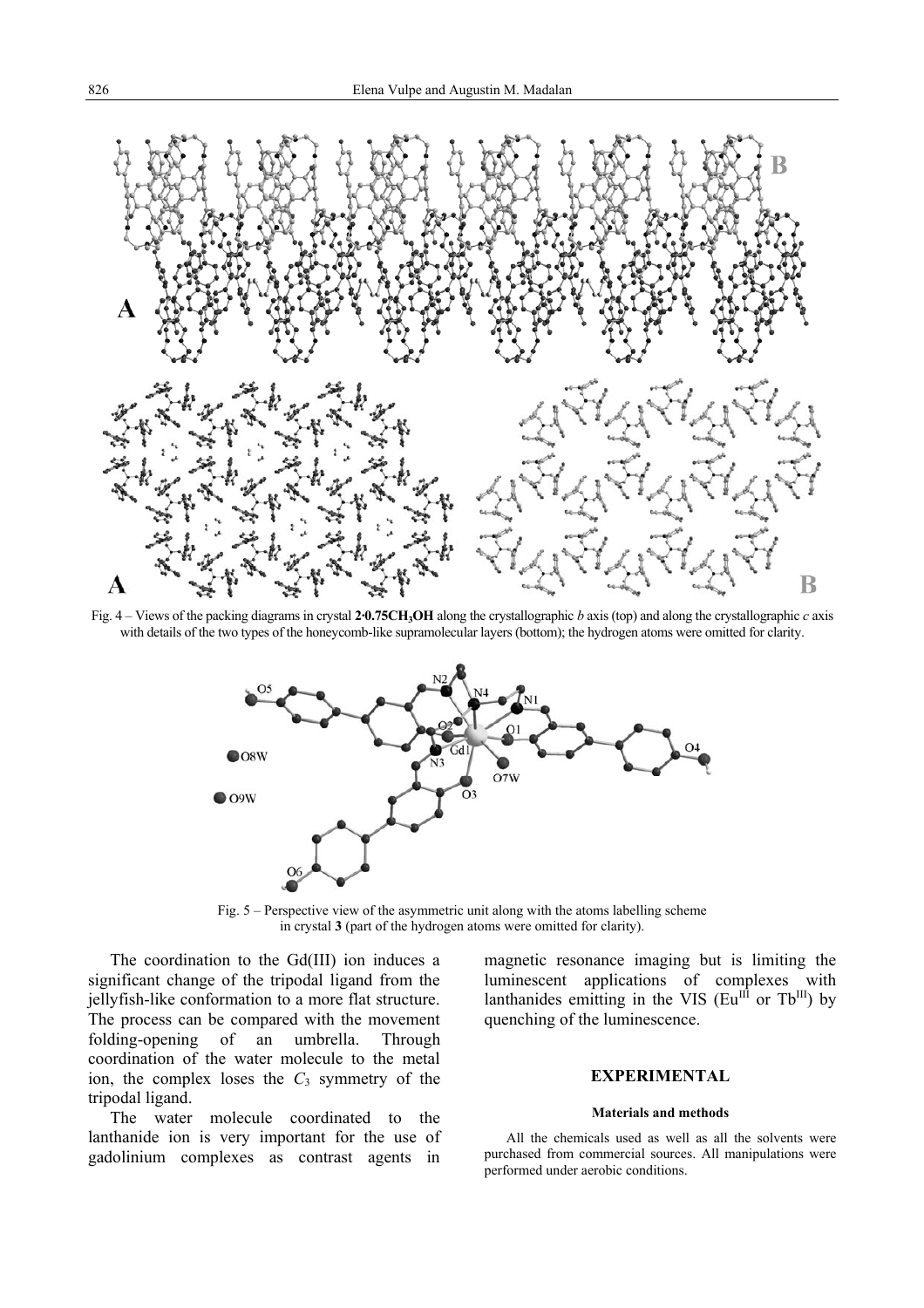The 3-formyl-4,4'-dihydroxybiphenyl (**1**) was synthesised following reported experimental procedures by a Reimer-Tiemann reaction.11 Suitable crystals for X-ray diffraction were obtained by slow evaporation of a  $CH<sub>3</sub>OH/CHCl<sub>3</sub> (1:1)$ solution.

In order to obtained the tripodal ligand **2**, 0.3 mmol of tris(2-aminoethyl)-amine and 0.9 mmol of 3-formyl-4,4' dihydroxybiphenyl were stirred at room temperature for three hours in 120 mL mixture of  $CH<sub>3</sub>OH$  and  $CHCl<sub>3</sub>$  (1:3). The yellow crystals of 2.0.75CH<sub>3</sub>OH resulted by slow evaporation of the resulted solution after 2-3 days. The crystals were filtered and washed with methanol and diethyl ether. Yield: 85%. IR data (KBr, cm-1): 3260m, 3031w, 2931w, 2821m, 1637vs, 1587m, 1519m, 1488vs, 1450s, 1362m, 1328w, 1264s, 1244s, 1171s, 1068m, 1021m, 926w, 885w, 839w, 820m, 780w, 760w, 652w, 588w, 536w, 515w, 459w. <sup>1</sup>H NMR (DMSO-*D6*), δ (ppm): 8.44 (s, 3H), 7.42-7.39 (overlapped peaks, 6H), 7.28 (d,  $J = 9$ , 6H), 6.85 (d,  $J = 6$ , 3H),  $6.78$  (d,  $J = 6$ , 6H),  $3.65$  (t,  $J = 6$ , 6H),  $2.89$  (t,  $J = 6$ , 6H).

The complex  $\text{[Gd(L)(H<sub>2</sub>O)]·2H<sub>2</sub>O (3)}$  was obtained as yellow crystals by slow evaporation at room temperature of the solution resulted by stirring  $0.1$  mmol of  $2.0.75CH<sub>3</sub>OH$ with 0.1 mmol of GdCl<sub>3</sub>·6H<sub>2</sub>O in 150 mL mixture of CH<sub>3</sub>OH and CHCl<sub>3</sub>  $(1:1)$  in the presence of triethylamine  $(0.5 \text{ mmol})$  as base. Yield: 70 %. IR data (KBr, cm-1): 3350 broad, 1626vs, 1515m, 1471s, 1385m, 1313m, 1264s, 1174m, 1078w, 1031w, 910w, 827m, 715w, 659w, 551w.

The IR spectra (KBr pellets) were collected on a Bruker Tensor 37 spectrophotometer in the 4000–400 cm-1 range.

The <sup>1</sup>H NMR spectra were recorded on a Bruker Fourier 300 spectrometer at 300 MHz.

#### **X-ray crystallography and solution of structures**

Single crystals suitable for X-ray diffraction studies were obtained by slow evaporation of the solvent, as described above. Data were collected at 173 K on a Nonius Kappa CCD diffactometer for compound **1** and at 293 K on a STOE IPDS II diffractometer for compounds **2** and **3**, both using graphitemonochromated Mo K<sub>a</sub> radiation ( $\lambda$  = 0.71073Å). The structures were solved by direct methods and refined by fullmatrix least squares techniques based on  $F^2$ . The non-H atoms were refined with anisotropic displacement parameters. A summary of the crystallographic data and the structure refinement is given in Table 1. CCDC reference numbers: 961286-961288.

*Table 1* 

| Crystallographic data, details of data collection, and structure refinement parameters for 1 and 2 |  |  |
|----------------------------------------------------------------------------------------------------|--|--|
|                                                                                                    |  |  |

| Compound                             | 1                       | 2.0.75CH <sub>3</sub> OH     | 3                       |
|--------------------------------------|-------------------------|------------------------------|-------------------------|
| Chemical formula                     | $C_{13}H_{10}O_3$       | $C_{45.75}H_{45}N_4O_{6.75}$ | $C_{45}H_{45}GdN_4O_9$  |
| $M$ (g mol <sup>-1</sup> )           | 214.21                  | 758.83                       | 943.05                  |
| Temperature, (K)                     | 173(2)                  | 293(2)                       | 293(2)                  |
| Wavelength, (Å)                      | 0.71073                 | 0.71073                      | 0.71073                 |
| Crystal system                       | Triclinic               | Trigonal                     | Monoclinic              |
| Space group                          | $P-I$                   | R32                          | P21/n                   |
| $a(\AA)$                             | 10.4890(5)              | 14.4601(9)                   | 16.161(4)               |
| $b(\AA)$                             | 10.6010(9)              | 14.4601(9)                   | 13.7808(16)             |
| $c(\AA)$                             | 11.8800(9)              | 64.485(8)                    | 20.912(4)               |
| $\alpha (^\circ)$                    | 66.284(4)               | 90                           | 90                      |
| $\beta$ (°)                          | 64.410(5)               | 90                           | 103.825(16)             |
| $\mathcal{H}^{\circ}$                | 61.970(3)               | 120                          | 90                      |
| $V(A^3)$                             | 1018.19(13)             | 11677.0(17)                  | 4522.4(15)              |
| Z                                    | $\overline{\mathbf{4}}$ | 12                           | $\overline{\mathbf{4}}$ |
| $D_c$ (g cm <sup>-3</sup> )          | 1.397                   | 1.290                        | 1.376                   |
| $\mu$ (mm <sup>-1</sup> )            | 0.099                   | 0.087                        | 1.522                   |
| F(000)                               | 448                     | 4782                         | 1892                    |
| Goodness-of-fit on $F^2$             | 0.898                   | 0.780                        | 0.810                   |
| Final R1, $wR_2[I>2\sigma(I)]$       | 0.0602, 0.1200          | 0.0631, 0.0423               | 0.0670, 0.0864          |
| $R1, wR_2$ (all data)                | 0.2176, 0.1750          | 0.2350, 0.0685               | 0.2833, 0.1352          |
| Largest diff. peak and hole $(eA-3)$ | $0.203, -0.211$         | $0.155, -0.215$              | $0.770, -0.425$         |